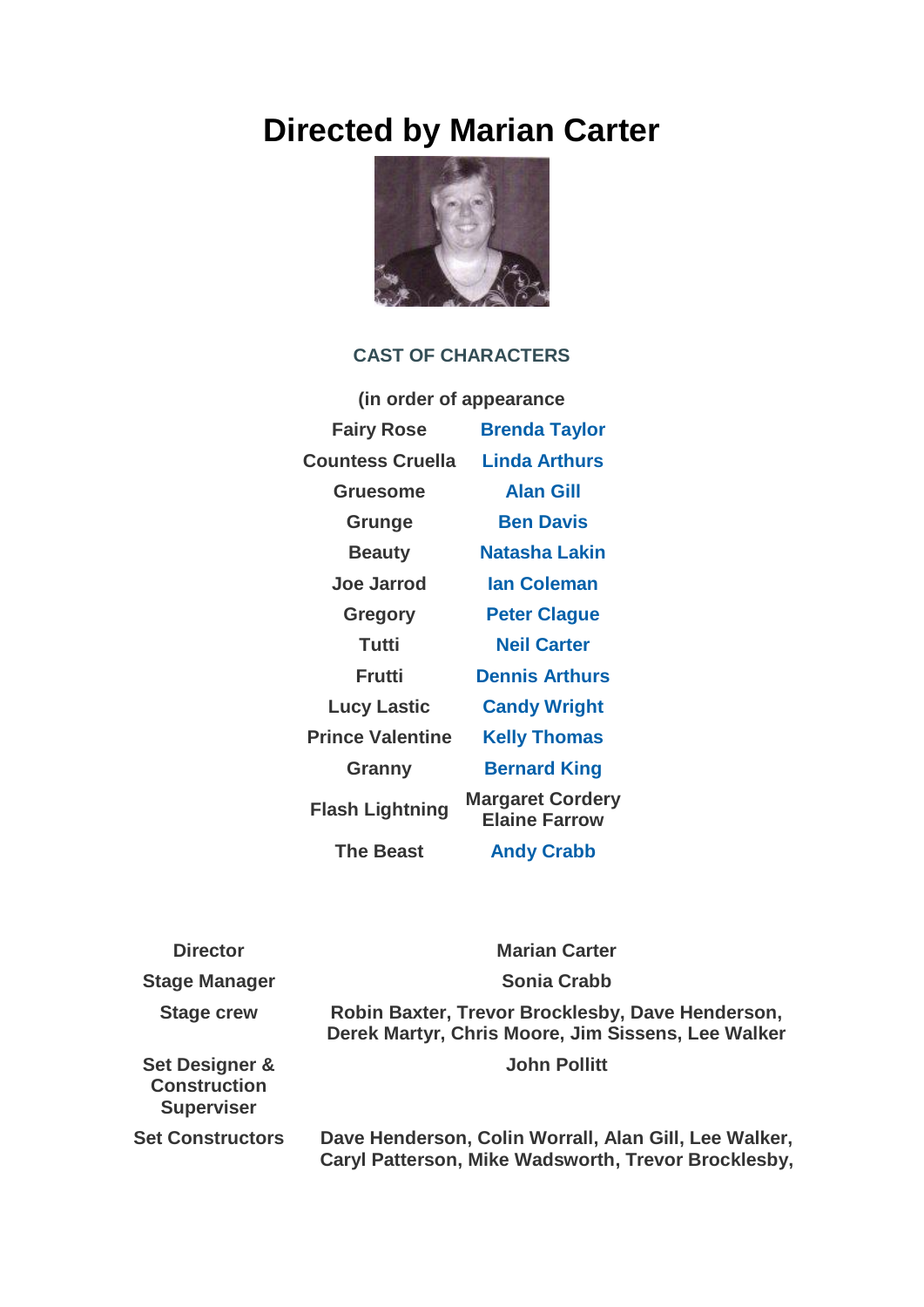|                                                | Vernon Pearce, Robin Baxter, Derek Stubby, George<br><b>King, Chris Moore</b>                                                                                                             |
|------------------------------------------------|-------------------------------------------------------------------------------------------------------------------------------------------------------------------------------------------|
| <b>Back-cloth &amp; Set</b><br><b>Painting</b> | <b>Andy Crabb</b>                                                                                                                                                                         |
| <b>Props</b>                                   | Sylvia Johnson, Jayne Lovett                                                                                                                                                              |
| <b>Lighting</b>                                | <b>Desmond Webb</b>                                                                                                                                                                       |
| <b>Follow spots</b>                            | <b>Helen Baxter, Maggie Lawley</b>                                                                                                                                                        |
| <b>Wardrobe Mistress</b>                       | <b>Jan Walker</b>                                                                                                                                                                         |
| <b>Dresser</b>                                 | <b>Lynn Wishart</b>                                                                                                                                                                       |
| <b>Headdresses, Hats</b><br>& Wigs             | <b>Elaine Farrow</b>                                                                                                                                                                      |
| <b>Front of House</b><br><b>Managers</b>       | <b>Hazel Worrall, Gill Ward</b>                                                                                                                                                           |
| <b>Front of House Staff</b>                    | Dawn Barton, Stuart Barton, Anne Martyr, Pat Gray,<br>Freda Clague, Peter Hooker, Leigh Patterson, Caryl<br>Patterson, JeanTumer, Colin Worrall, Dave Williams,<br><b>Sandra Williams</b> |
| <b>Bar Management &amp;</b><br><b>Staff</b>    | Keith & Jenny Hart, George King                                                                                                                                                           |
| <b>Box Office</b>                              | <b>Shirley Barrett, Candy Wright</b>                                                                                                                                                      |
| <b>Publicity</b>                               | <b>Bernard King</b>                                                                                                                                                                       |
| <b>Programme</b>                               | <b>Elaine Farrow</b>                                                                                                                                                                      |

**Natasha Lakin - Beauty**



**After playing Snow White in last year's panto, Tasha was delighted to be chosen to play the leading lady for a second time. She as lived in Spain for eight years and is currently studying at the Lady Elizabeth Senior School in Lliber. She has performed in various productions with other theatre groups such as "The Lion, Witch, and the Wardrobe", "Annie", and "Dracula Spectacular", and is a member of Careline Kids. Tasha is thrilled to be performing with Careline again this year, and hopes you enjoy the performance!**

**Linda Arthurs - Countess Cruella**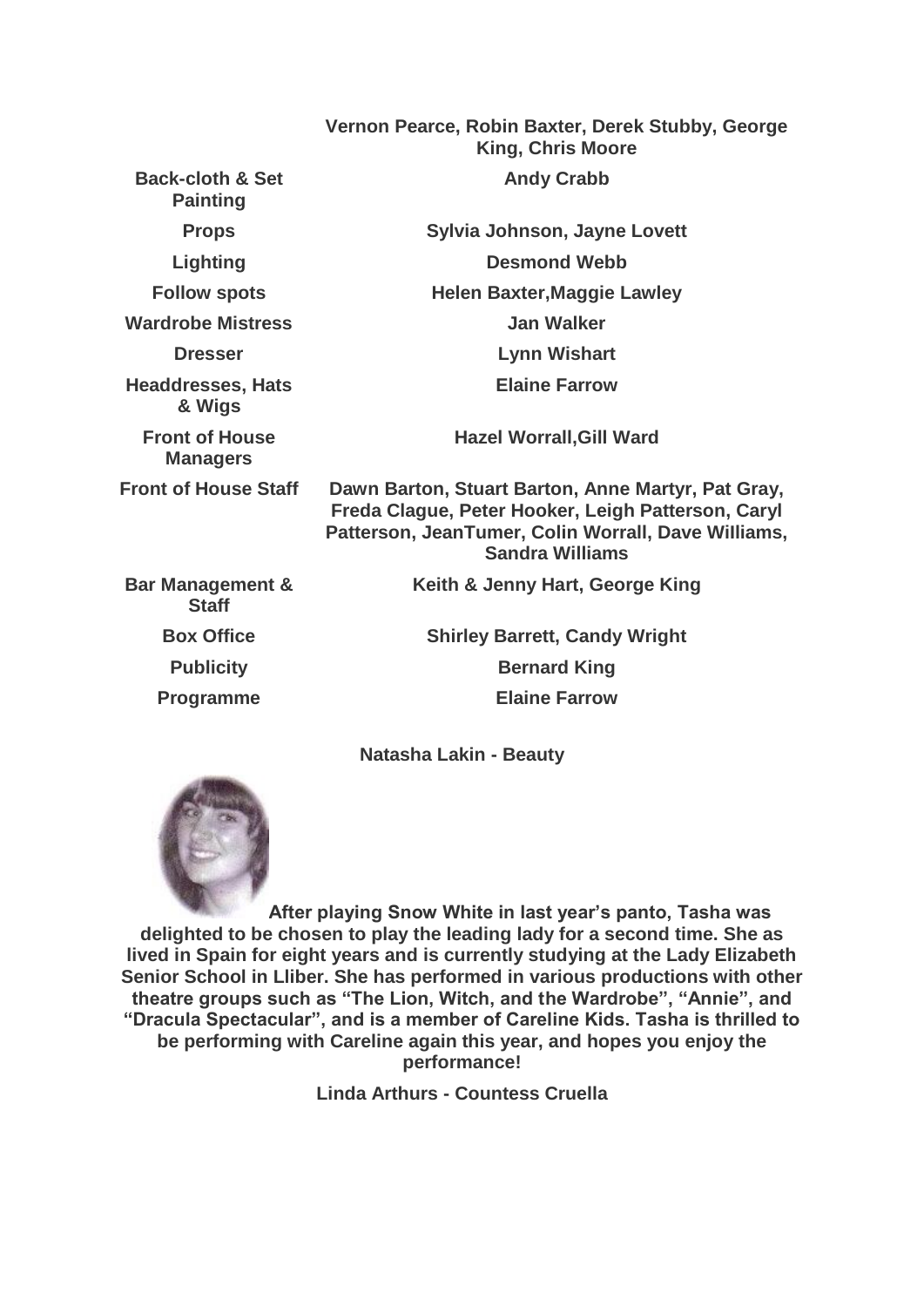

**Linda joined Careline Theatre 3 years ago and has played a variety of comic roles, most recently as Mrs Fox in 'Dad's Army' and foulmouthed Emily in 'Tomb with a View', In past pantomimes she has played the Good Fairy in 'Sleeping Beauty' and the Magic Mirror in 'Snow White'. This year she is looking forward to all the hisses and boos she is bound to receive as the wicked Countess Cruella - cackle! cackle!**

**Dennis Arthurs - Frutti**



**Dennis has been with Careline Theatre for 3 years. He is looking forward to being able to dress up as a female again having missed out on last year's panto. It must be something to do with the outsize bras, the petticoats, colourful dresses and outrageous behaviour that makes these 'female' parts so alluring for him. Well, that's what he tells us!**

**Neil Carter - Tutti**



**Having enjoyed his first time performing for Caroline last year, Neil once again dons dresses and wigs to play a dame along side Dennis Arthurs. In October he took part in 'Tomb with a View' in which he played 'Lucian', a distinct departure from a cross-dresser and ended up losing his head! Let's hope it doesn't happen this time!**

**Brenda Taylor - The Rose Fairy**



**"And now for something completely different". From 'Dotty' Dora in 'Tomb with a View' to the Rose Fairy in 'Beauty & the Beast'. Brenda has been involved in every Panto since joining Careline in 2003, either on**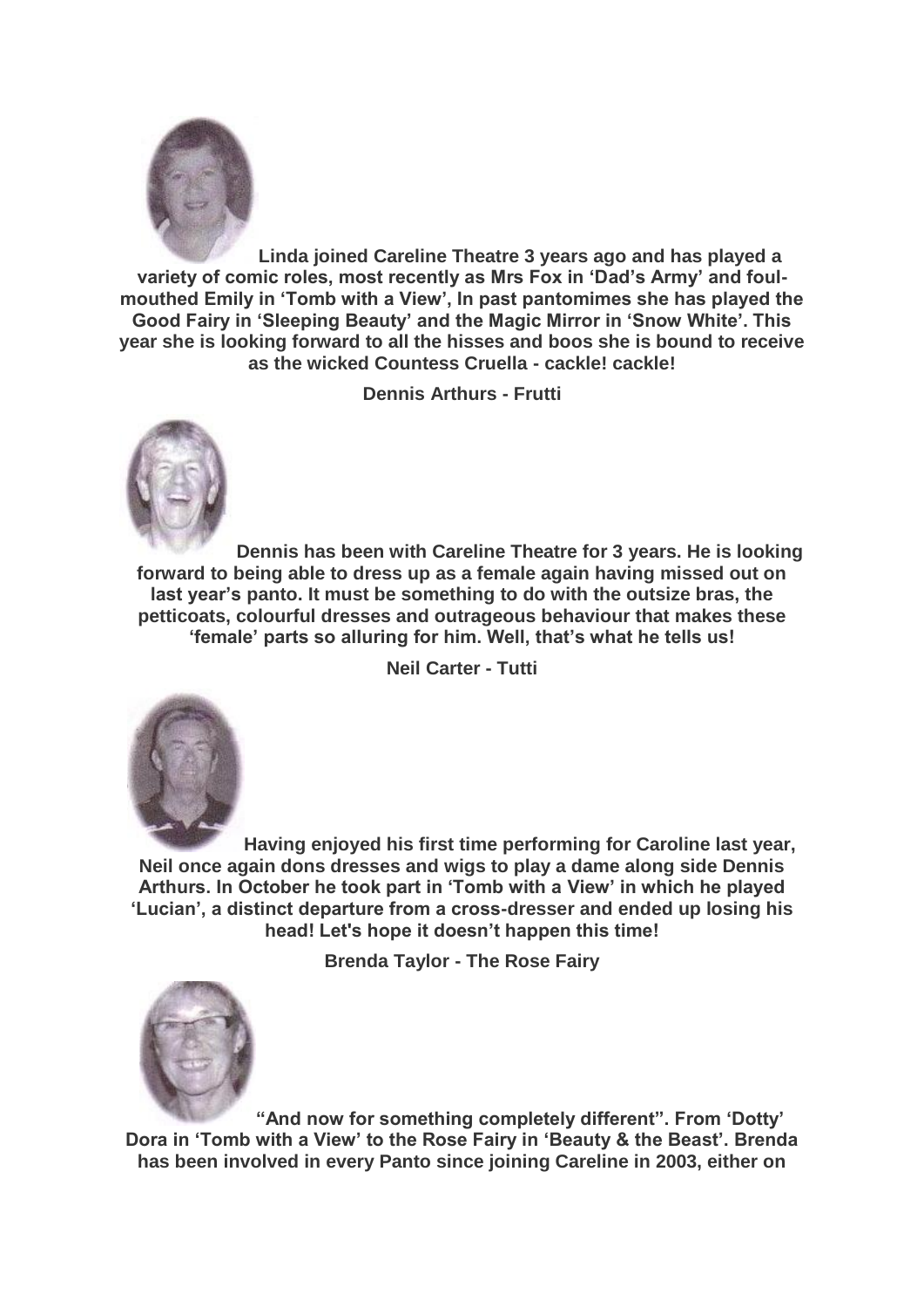**or back -stage as a 'goody' or a 'baddie'. This 'goody' needs your support and encouragement for her 'magic' to work, so, lots of applause and cheers in the right places please!**

**Ian Coleman - Joe Jarrod**



**No Mr. Baddi this year back,.... back to Mr. Nice .... now in fourth year of panto and looking forward to the role of Beauty's father. Ian has appeared in a number of other productions and really enjoys the camaraderie of a lively and fun cast. He is also active in a local band "Johnny and the Cougars"**

**Peter Clague - Gregory**



**Peters' involvement with amateur theatre began many years ago. He has performed with most groups in the Marina Alta in both acting and singing roles. Peter is a founder member of Careline and 'Beauty & the Beast' will be his eighth Panto with the group.**

**Andy Crabb - The Beast**



**Pantomime - is the most forgiving of the theatrical arts: it allows amateurs to "have a bash", helps singers find their voices for the first time, and makes costume people, and carpenters feel desperately wanted. It is this aspect which attracts me to pantomime: I am no carpenter, but I can make a pistol, sword, rabbit, or a musket look vaguely like what they are supposed to. The thing that terrifies me about it is being asked to sing solo!**

**Kelly Thomas - Prince Valentine**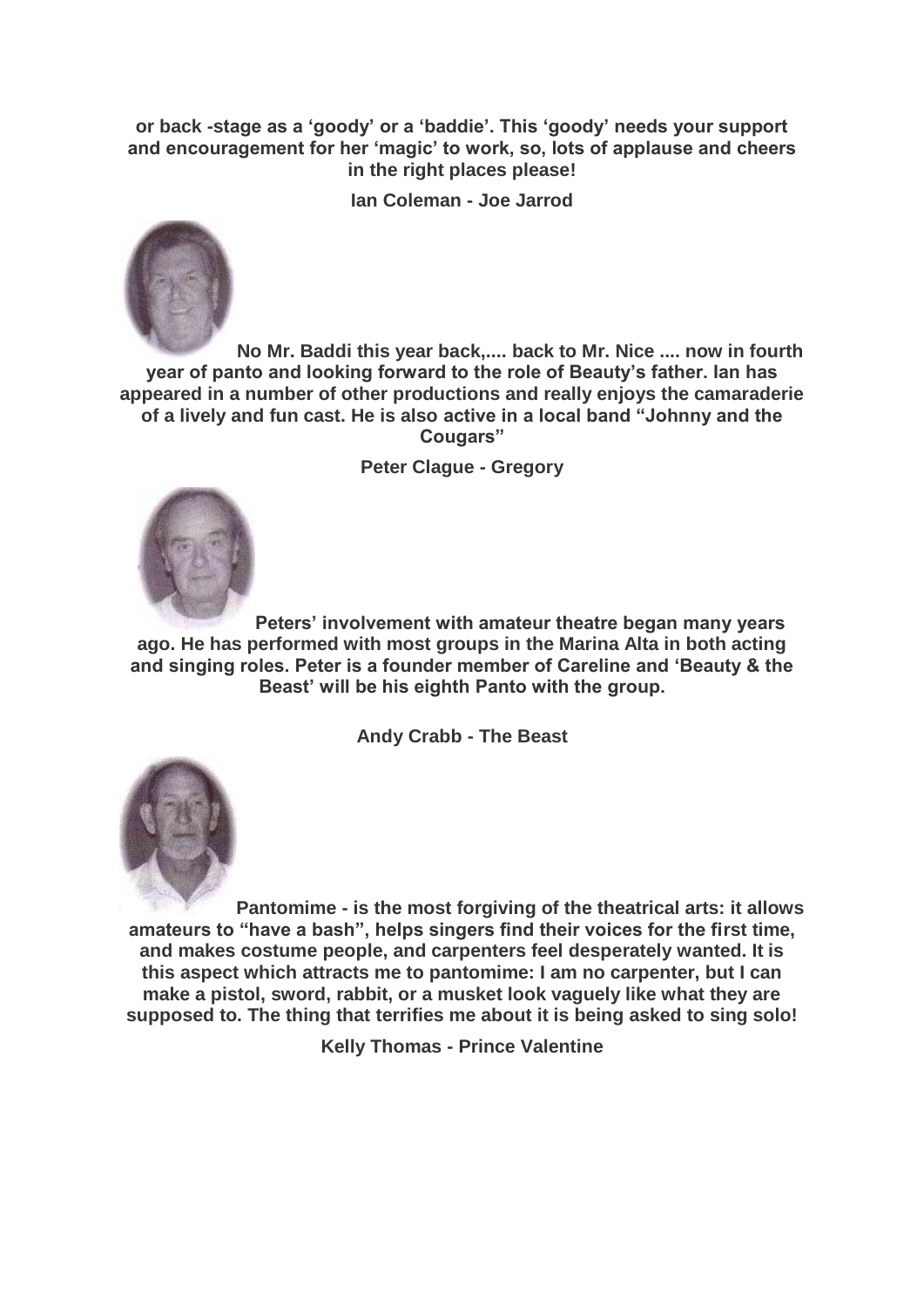

**KellyThomas, first appeared at the age of 14 in the 2nd Careline panto "Jack and the Bean Stalk" as the mischievous "Fairy Fluff". Since then she has been seen on Spanish television in Popstars & various TV programs as a presenter. She has more recently been all over the Valencian Community as a lead singer with the "Fiesta" band, "Titanic". Kelly continues to study musical drama in Valencia at the "Escuela Off". Her close ties to Careline are through her mother "Lucy Lastic"!!!**

**Candy Wright - Lucy Lastic**



**After playing most panto roles from Principle Boy to Evil Baddy, Candy at last gets a chance to play a female "Buttons" as Lucy. Her zany costume's and crazy hairstyles only enhance the real comedienne bubbling under Candy's character. Please note, she wants your chocolates!**

**Alan Gill - Gruesome**



**Alan first appeared for Careline as Private Godfrey in Dad's Army in May 2008 and was in the chorus for last year's panto, Snow White. This year he has progressed to a half line speaking role in Beauty and The Beast as Gruesome, one of Countess Cruela's two minions. The other half of the line is spoken by his wicked partner, Grunge. Alan thinks he must be doing something almost correctly to have been asked back.**

**Ben Davis - Grunge**



**Following his success as the lead dwarf in last years panto Ben has this year taken the part of one of Cruella's sinister side kicks. Not a lot to say but his presence is felt! Ben has been active in Careline pantos for a**